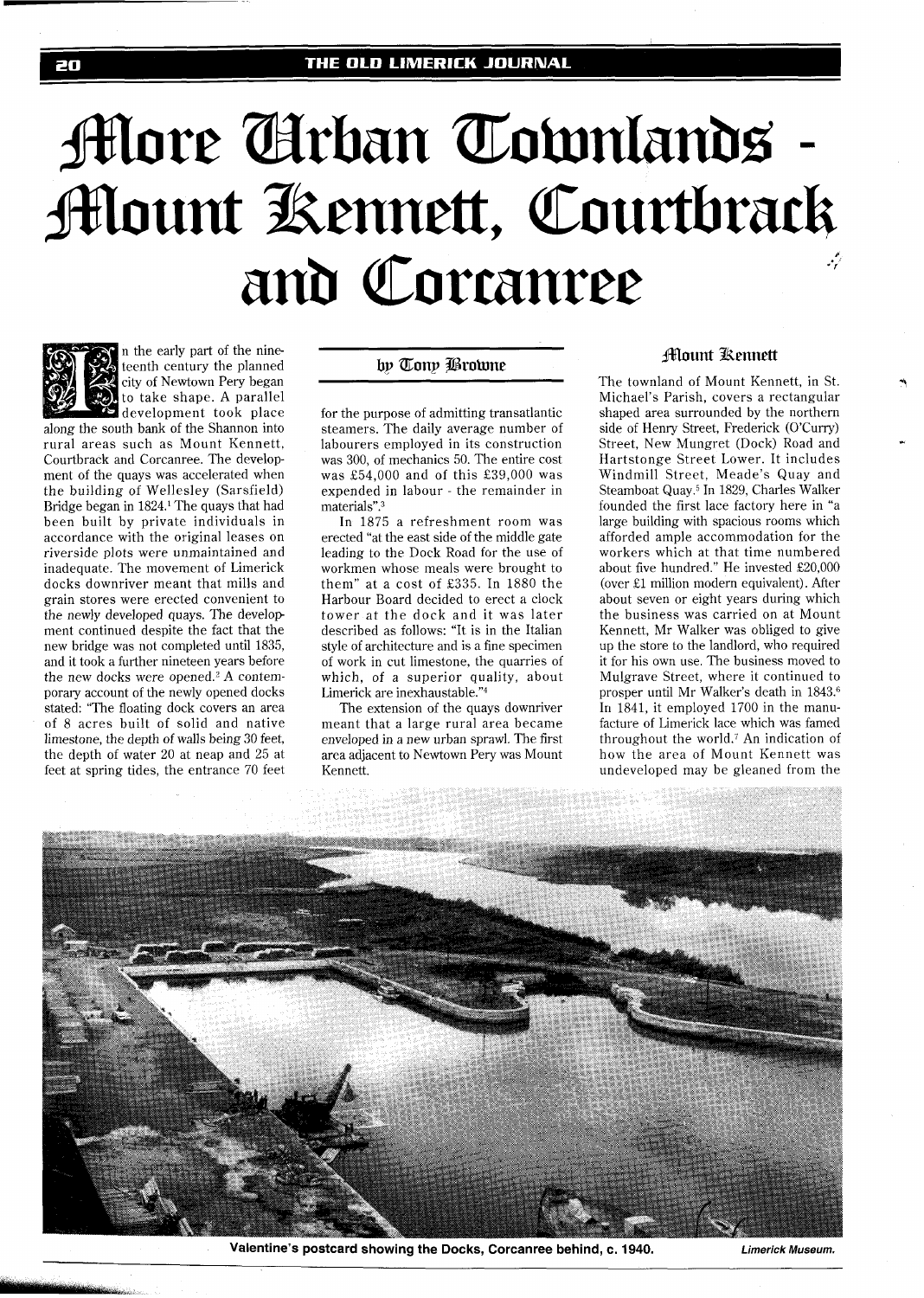

account of a meeting of hurlers there on a Sunday morning in 1832. The meeting was called to decide a wager of goal, with an equal number on both sides from two stores in the city. They dispersed on the arrival of a few City Police.<sup>8</sup>

Up to recently the main feature of Mount Kennett was its workhouse.

### **Mount Kennett Porkhouse**

During the Great Famine, Limerick Union found it difficult to cope with the increasing number of destitute people seeking accommodation in the Union Workhouse. Rather than extending outdoor relief, the Guardians decided to open auxiliary workhouse accommodation. Several such auxiliaries were opened at various locations around the city. By common consensus, the worst example existed at Mount Kennett. The building was one of Russell's large grainstores and totally unsuited for accommodating the sick and dying. The store had long been in a dilapidated and crumbling condition. The number of inmates (male adults) was 292 in early 1849. The height of the "day room" was 5 ft. 2 in. beam to floor in places and 5 ft. 10 in. in others. The refectory was constantly flooded in wet weather, and the officers could not decide whether it was from ground springs or oozing in from outside. The sick, who were two to a bed, complained that for breakfast they received no more than a noggin of skim milk.<sup>9</sup> Revolts by the inmates occurred. That of 24 June 1850 was reported in the *Limerick Chroniclelo:* 

*"Riot at Mountkennett Workhouse. The Pauper inmates of this establishment, numbering 1,200, chiefly boys of 12 to 16 years, who are all maintained in idleness at the expense of the impoverished ratepayers of the Limerick union, again revolted on Monday in consequence of two ringleaders who had been recognised exciting their comrades to in-*

*subordination, having been curtailed of the usual dietary served out for breakfast! Uproar and violence prevailed to such an extent as to cause general alarm in the neighbourhood. In fact the house the entire of Sunday previous, was in a state of boisterous tumult. Lord Clare, chairman of the board of guardians, who was in the city when the riot occurred, promptly called upon Dr. Gibson, J.P., who was then presiding at the Police court, and upon being appraised of this outbreak, he immediately procured the assistance of a strong party of constabulary, under Head Constable Joynt and Constable Shannon, and proceeded direct to the auxiliary workhouse, where a scene presented itself of the most fearful and menacing character. The juvenile paupers stood alooA while from 600 to 700 incorrigible and desperate vagabonds faced the authorities and Police, with a cry of "murder the Peelers." Stones were hurled at them, and four of the Policemen were badly hurt in the conflict. The extraordinary forbearance evinced by the*   $constant$  *when wantonly assailed by a pampered band of young ruffians, is deserving of much praise; and to the activity and resolution of Dr. Gibson, under such trying circumstances, is attributable the result of the melee, which did not terminate until he had read the riot act and the Police loaded and come to the charge with fixed bayonets; when, fortunately, further extremes were unnecessary, (many having been well punished with carbines) as the rioters retreated to their wards. During the disturbances which prevailed locks, bars, and bolts were demolished, window glass broken, and a breach of over 20 feet made in the high wall which surrounds the premises."* 

A damning report on conditions had already been laid before the Board of Guardians:<sup>11</sup>

*"Mr. John C. Delmege, after minutely detailing the various defects of the establishment, and its total mismanagement by its oficers, thus concludes his report with the following startling observations:-* 

*'On no one point can I congratulate this Board on the present state of Mountkennett auxiliary poorhouse. It is truly in a most deplorable condition. A most melancholy want of employment presents itself everywhere. We had actually to force a few men to store some loads of turf scattered on the yard, and only succeeded by stating that they should get no dinner until the work was done; and this in a house containing 1200 men and boys! A total listlessness and apathy pervades this vast assembly of living souls, oficers, as well as men. No spirit no energy* - *no life* - *no discipline* - *no decency or morality is there: all is disorder and discontent. One dead calm*  - *one monotonous prostration of intellect or industry broadly characterizes this plague spot from civilized society. Time, is here, only valued or measured by, in its dull rounds, appeasing at uncertain intervals, the morbid cravings of half satisfied appetites.'* 

*The Board unanimously agreed that the Master be called on to resign, and that the Porter be dismissed."* 

By August 1850, the infamous workhouse was closed down and the remaining 320 inmates were transferred to the parent workhouse.'2 The shell of the building that housed so many destitute people during the famine was finally demolished to make way for the recent development of offices and an hotel.

The fine stone building at the northern side of Henry Street which once housed the Shannon Arms Hotel among many other ventures and which is now overshadowed by new office developments is also in the townland of Mount Kennett. This building was originally the site of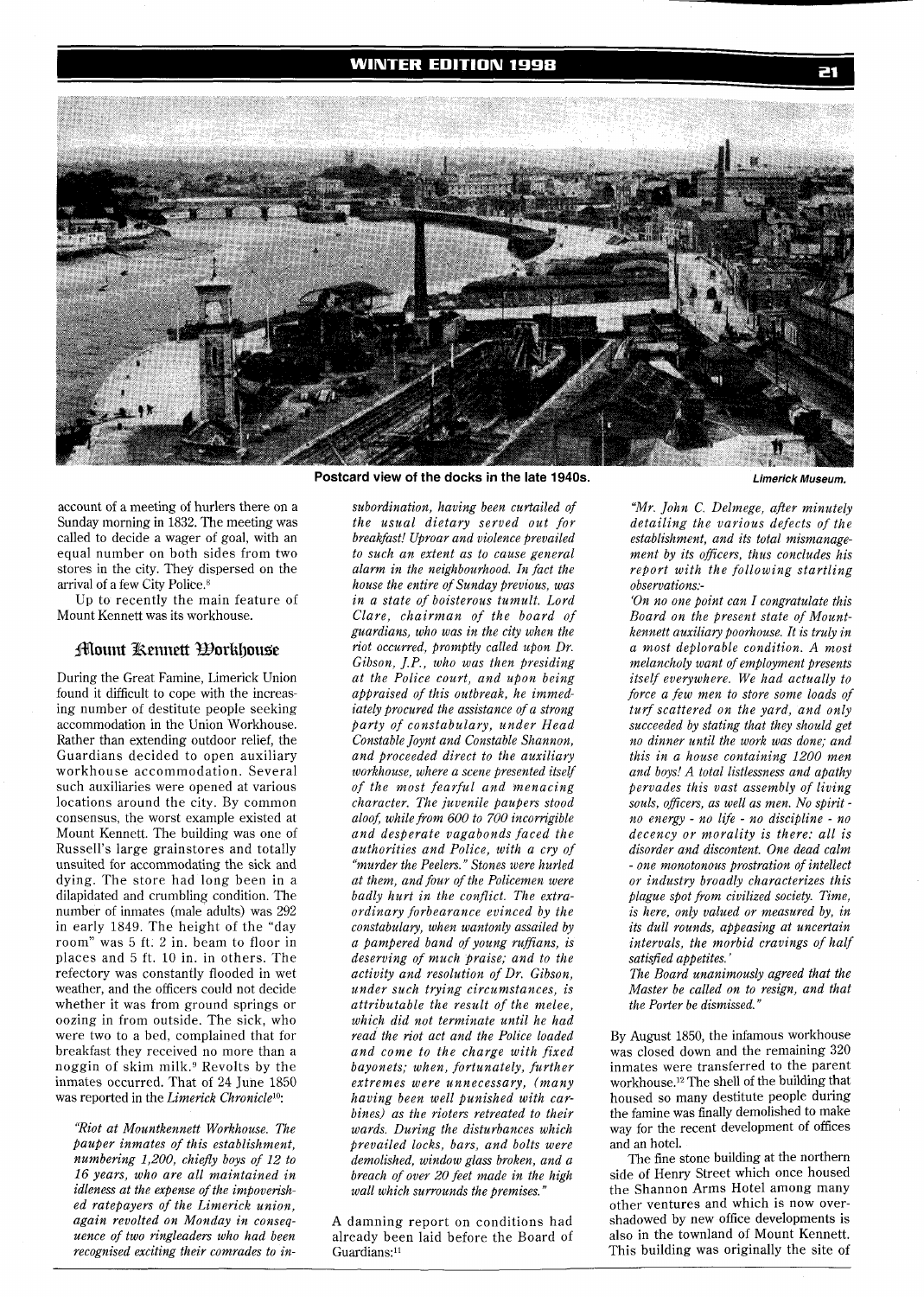

**Villier's School, Henry Street, in the 1940s. Limerick Museum.** 

Villier's School which was built in the late 1830s and funded by a bequest from the will of Mrs Hannah Villiers. It served as a school for boys and girls and in recent times the school relocated in the North Liberties off the North Circular Road.13

# A Proposed Dock Road **Brewerp**

In 1895 Limerick people were excited at the prospect of a new industry starting in the city. It was proposed to locate a brewery at the Dock Road, suitable because of the number of inexhaustible springs there which the brewery would require. These were possibly the same springs which oozed through the walls of Mount Kennett Workhouse half a century earlier. The London company responsible for the project promised that employment would be provided both in the construction of the brewery and, more importantly, local labour would be employed to run it. However, the Redemptorist Order, who were located near the new site, objected to locating a brewery so near to their church, and also questioned the wisdom of locating a brewery in Limerick at all, as it would lead to increased drunkenness. They backed down in the face of criticism from the working class and labour movement, who were strongly in favour of the project. It was all in vain, as the proposed brewery never developed. It was the supremacy of Guinness on the Irish stout market rather than clerical intervention which led the London investors to withdraw the financial support which was vital for the success of the project.14

## The *W*indmill District

The district known as Windmill stretches from Henry Street the Dock Road. Apart from the street of the same name, the district also takes in Little Frederick @'Curry) Street and Cogan Street. The windmill which gave the name to the district was one of three known in the city, and was built by Lancelot Hill, a Limerick merchant. Another windmill was on the site of Mr. Collier's house in Greenpark and the other, on the Ennis Road, was demolished in 1811. Lancelot Hill built his windmill on the site of a former signalling station and it was described as a large, tall, round stone building, pierced by windows and according to tradition, could be seen from any part of the city. Shortly after it was built it went on fire on 29 January 1803. It returned to working order, but a second fire on 15 November 1813 disabled the mill for good. During the fire "the machinery was still in motion, though on fire, a brisk gale of wind blowing, the dark night and the spectacle awfully and



**Spillane's Tower. Limerick Museum.** 

sublimely grand." The windmill was finally demolished in 1915-1916 and the stones removed for ballast.15 Near the site of the old mill was a large house at no. 5 Frederick (O'Curry) Street owned by the Russells<sup>16</sup> of Mount Kennett Ironworks, later known as Shannon Foundry. Local tradition held that this house was built on the site of a quarantine station or hospital which was burnt down. An interesting feature of the district is the steps from the  $\ell$ end of Windmill Street to the Dock Road, now sadly enveloped by modern development. These steps originally led to the water of the Shannon, as the river came as far as here, and even further up at high tide. Chalk which was used as ballast in boats was often dumped along here and can still be found along this area of the Dock Road when the topsoil is removed. The Windmill district. like Park on the other side of the city, was a self-contained area of specialist people living on its outskirts and continued to thrive as a community despite being encircled by an urban sprawl. The specialities of the people of the Windmill were primarily related to the sea. Sailors, pilots, sailmakers and shipwrights all found a home here and added to the variety and charm of the whole area.17 The wide variety of nationals living in the area was evident in a cry of the time "Men of all nations, come in for your dinner."

#### Corkanree

The "Marsh of the King," Corcadh an Ri, was held by Limerick Corporation in the Civil Survey of 1654-5618 and was subsequently let to various people. In 1836, an area of about 45 acres exclusive of the bank and spur was advertised for letting. It had been held by the representatives of Sir Richard Harte and the area was described as being situated near the bounds of Courtbrack and Ballinacurra and also bounded by the River Shannon and the Creek of Ballinacurra. A condition of letting was that the tenant would keep the bank in proper repair and the Corporation would not be liable for any damage by floods getting over the banks.19 A bid by Mahony Hart of £150 was beaten by Captain Garrett Hugh Fitzgerald, who bid £180 and was allowed £40 to erect two new sluices to replace the two bad ones.<sup>20</sup> In 1817, Fitzgerald retired from a captaincy in the British Army and in 1838 became Mayor of Limerick. He supplied potatoes to the city for twelve years from the 200 acres of land he held in both Courtbrack and Corcanree. The Great Famine spelt ruin for Fitzgerald and it is ironic that he almost discovered a cure for the blight that ruined him by steeping the seeds in bluestone rather than spraying the plant with the solution. He eventually ended up as an assistant emigration officer at Tarbert, Co. Kerry.21 The Famine also took the life of his eleven year old son, who died at Kilrush of scarlet fever.22 The sale of his lands under the Incumbered Estates Court was advertised in the Limerick Chronicle<sup>23</sup> as follows: